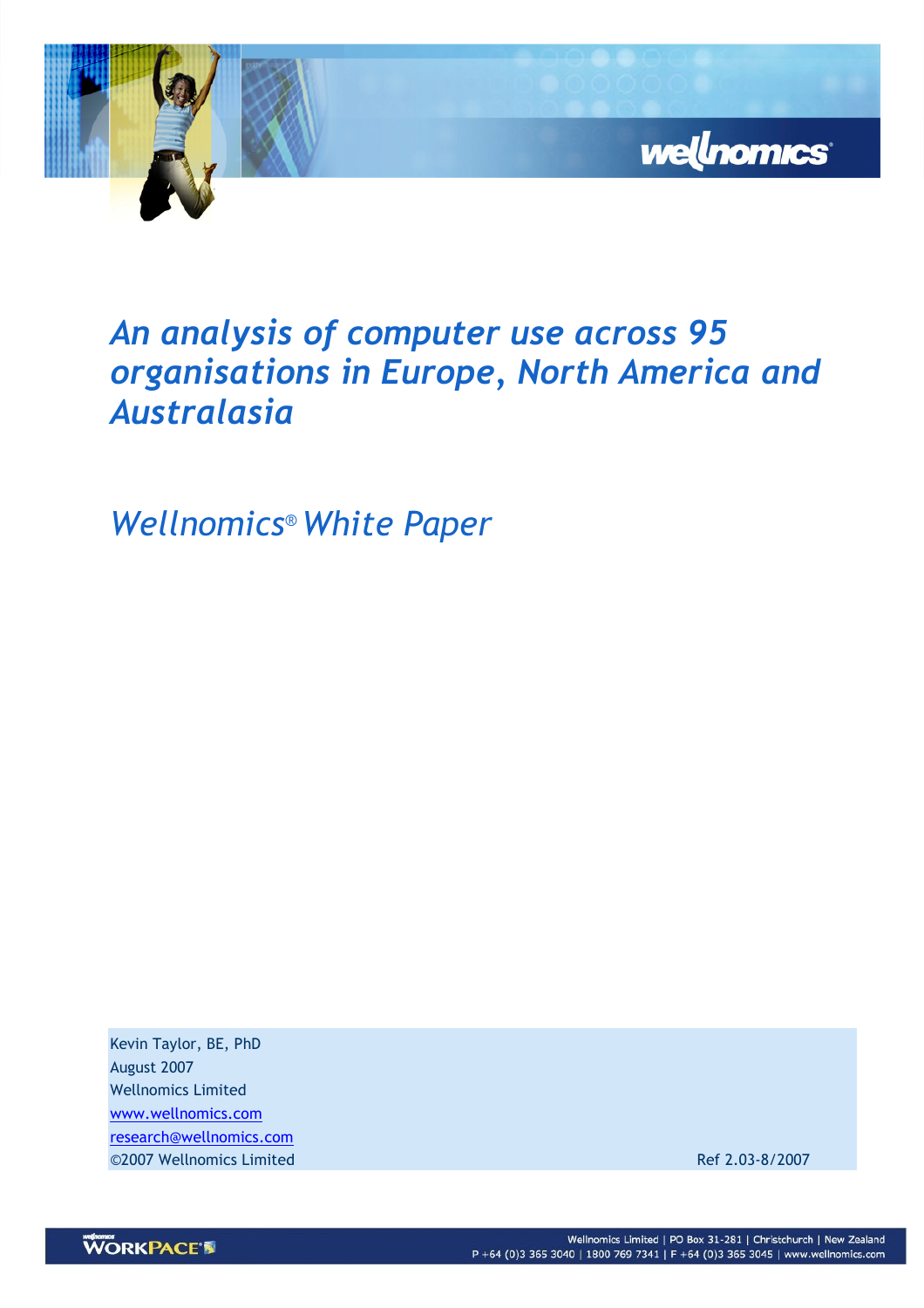

## Introduction

Duration of computer use has been shown to be an important risk factor for the development of hand-arm and neck-shoulder symptoms<sup>1, 2, 3, 4, 5, 6</sup>. Traditionally user self-reports have been used to measure duration. However, recent studies comparing self-reports against direct observation of activity (by an observer, or video analysis) have called into question the accuracy of these self-reports<sup>7, 8</sup>, finding that averages calculated from self-reports overestimated actual usage by 40-100%. As well as over-estimating, the correlation between self-reports and actual usage is not high, as figure 1 below from the study by Douwes et al, 2004 $^7$  illustrates.





Figure 1. Correlation of self-reported duration against that measured by observation.

Why user self-reports overestimate computer use by such a large degree is unknown. It may be that user's tend to remember the peak's in their workload when estimating their usage, or that they don't take into account the many other activities they do during a work day, such as time on the phone, or in meetings.

This is worth investigating further, but whatever the reason, it does call into question the reliability of previous study results based upon self-assessment of duration. It could also impact any recommendations on safe exposure levels which have been based upon these results to date.

Note that duration of computer use in this context is defined as more than just the active time spent typing, or moving the mouse. Keeping in mind that static muscle loading is believed to be an important mechanisms in the development of musculoskeletal symptoms, we are interested in total time spent at the computer, including time pausing between activity, and time reading from the screen.

If we do not rely upon self-reports, the alternative of direct observation is, unfortunately, impractical for large studies. However, in recent years 'odometer' software installed on the user's computer has been shown to also provide accurate and reliable measurement of computer use. This software runs continuously in the background on the computer monitoring all keyboard and mouse activity. If regular activity is being detected, we can assume that the user is still at the computer. If no activity is detected for a longer period, we can assume that the user is no longer using the computer.

This approach requires the setting of a threshold at which the user is defined to be, or no longer to be, using the computer. Obviously at any one point in time this will be a guess – as we do not have any way of visually confirming what the user is doing. For example, the user may happen to spend a long time viewing a presentation on screen without using the keyboard or mouse. However, if the threshold is chosen appropriately, then, as per sampling theory, the total usage recorded over time can be relatively accurate.

Several studies have specifically looked at the Wellnomics WorkPace software and its accuracy $^{7,\,9,\,10}.$ Figure 2 shows a set of results from the Douwes et al, 2004<sup>7</sup> study comparing odometer measurements of duration with those from direct observation.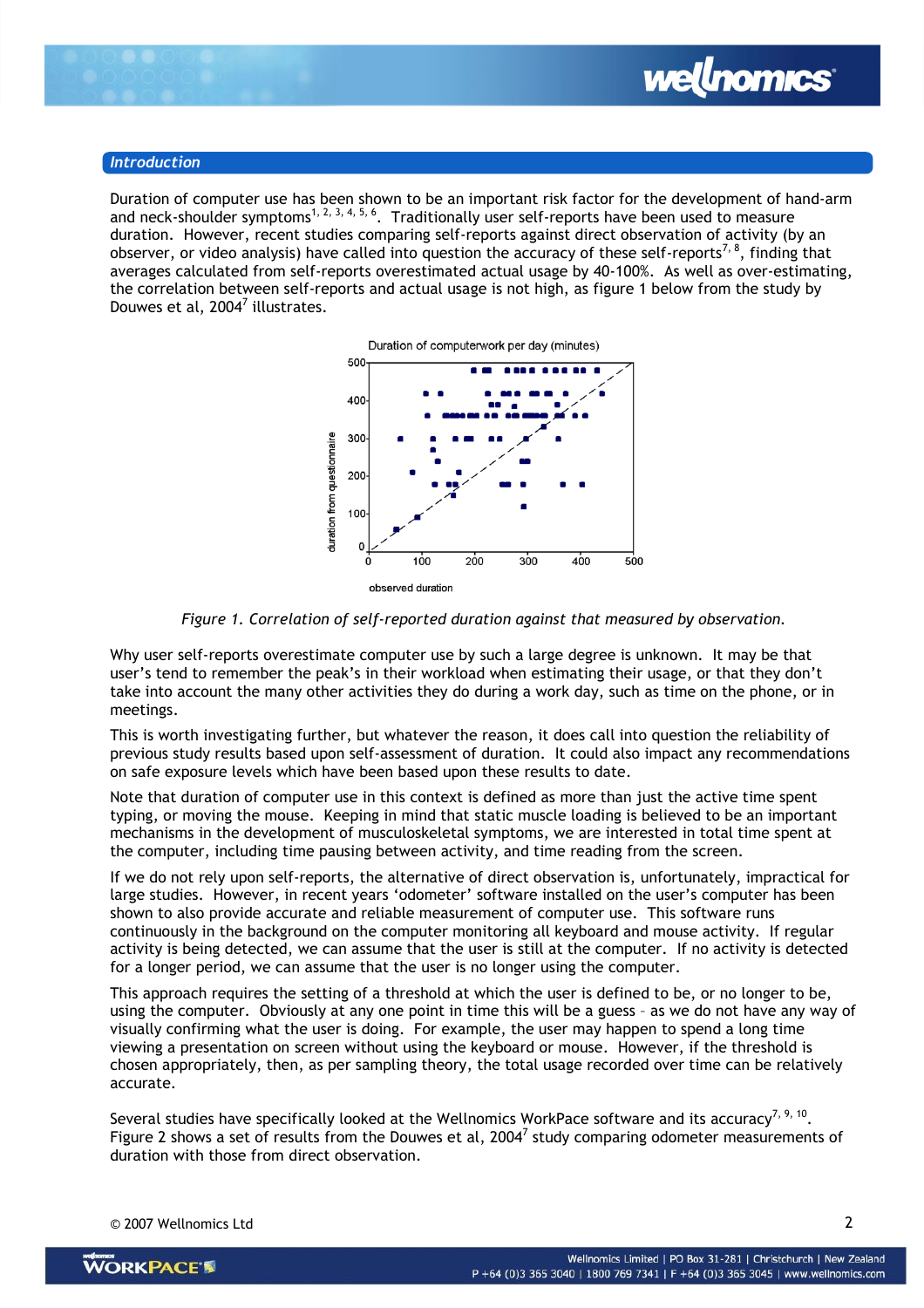



Figure 2. Correlation of duration measured by Wellnomics WorkPace against duration measured by observation.

Contrasting figures 1 and 2 it can be seen that the software provides significantly greater accuracy compared with self-reports, with the average duration measured by Wellnomics WorkPace found to be within 10% of that measured by observation. A second study performed by Blangsted et al, 2004<sup>10</sup> found similar results, concluding that:

'The [Wellnomics WorkPace] software may be used as a valid tool to measure exposure in large epidemiological studies or to provide objective feedback on time spent at the computer and usage of keyboard and mouse…'

Use of 'odometer' software also provides many other advantages over other duration assessment methods. For example, it allows:

- Collection of detailed statistics on every aspect of computer use, including mouse and keyboard use, number of keystrokes and mouse clicks, number of breaks taken, and which applications are being used.
- Ability to monitor large numbers of users over long periods up to thousands of computer users over periods of up to several years.
- Day-by-day monitoring, allowing both short term and long term trends and variability to be analysed.
- Low overheads in collating data recorded data is easily collected and imported into statistical analysis tools.

Consequently, there appears to now be a simple and reliable method available for collecting accurate exposure data for long periods and across large user populations. A number of recent studies such as the Danish NUDATA<sup>1</sup> and Dutch PROMO<sup>11</sup> studies have taken advantage of this method, using the Wellnomics WorkPace software to collect continuous exposure data on population sizes of 2,000-6,000 users over periods of 1-2 years.

However, there is as yet little data covering large populations of computer users. It would be useful to have reliable baseline data on what computer use levels are amongst the average working population. This paper attempts to provide some answers to this question.

The Wellnomics WorkPace software tool which Wellnomics Ltd manufactures provides two key features to clients (i) breaks and exercise prompts for the user, plus ergonomics training on musculoskeletal disorders/discomfort (MSD) prevention, and (ii) 'odometer' style recording of statistics on computer use.

Several thousand organisations are using this software worldwide, with over one million licenses sold. Wellnomics also provides analysis and reporting services to organisations whereby clients can send their data to Wellnomics, or its representatives, to analyse on their behalf. Reports are then provided to the client analysing the levels and patterns of computer use in their organisation. Over the last 5 years

 $\degree$  2007 Wellnomics Ltd  $\degree$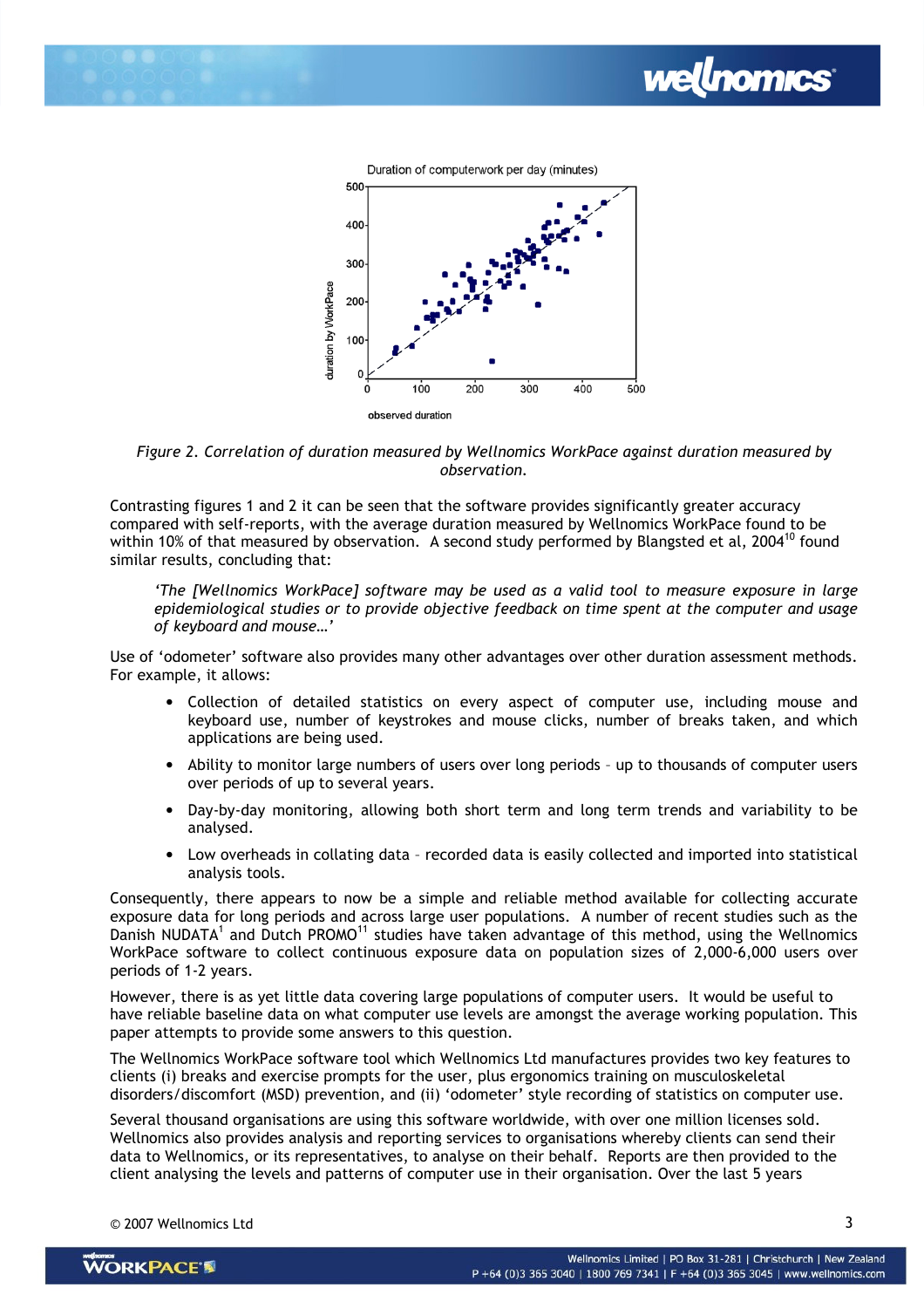

Wellnomics Ltd has obtained permission from a number of these clients to retain an anonymised crosssectional sample of the data analysed. As a result, over the last 5 years Wellnomics has built up a database of data from nearly 100 organisations using the WorkPace software. To our knowledge this is possibly the largest sample of odometer measured computer use data collected to date.

wellnomics

This paper presents the results of an analysis of this data, with the goal of finding out the baseline levels of computer use duration in the working population and gaining an understanding of the variability in exposure between users, organisations and countries.

#### **Methods**

Over the last 5 years data has been collated from just under 100 organisations and nearly 50,000 computer users. The amount of data available from each organisation varies considerably (from 20 employees to over 10,000) and so a cross-sectional sample of 20 random users from each organisation has been taken, resulting in a dataset of 1,800 users.

The distribution of these organisations by country and by industry sector is shown in Figure 3.

It is accepted that this distribution of organisations and industries is not necessarily a representative of the wider population, it simply represents a cross-section of the client base using Wellnomics products. It, however, does not appear to show an overwhelming bias to any one industry sector (see Figure 3). However, only a minority of organisations choose to implement stretch-break/monitoring software, and these organisations may not be representative of the wider population. For example, it is possible that the organisations implementing this software have higher incidences of MSDs and higher levels of computer use on average. Additionally, as most of these organisations have breaks and exercise prompts, and daily limit warnings enabled, it is also possible that computer use levels in these organisations have changed as a result of implementing the software.





The data was analysed using the Wellnomics WorkPace Reports software tool that accompanies WorkPace. The first 4 weeks data was selected for each user with start dates randomly distributed. Users that did not have data available for more than 75% of this time period were excluded. This is to exclude users who have less than three weeks of data recorded, either due to work absence, or due to the recording period actually being shorter than the 4 weeks required. This resulted in the exclusion of 9% of users, with a final dataset of 1,638 users across which the analysis was completed.

To determine if a 20 user sample was sufficient, for 8 of the organisations for which much larger source datasets were available (up to 10,000 users) averages were calculated across the full source dataset. In several of these cases the source dataset actually covered all employees in the organisations concerned, ensuring the true organizational averages could be calculated. Averages were then calculated for several randomly selected 20 user sample sets from each organisation and compared with the averages calculated across the full source datasets. The average error was found to be 11%. The error for the combined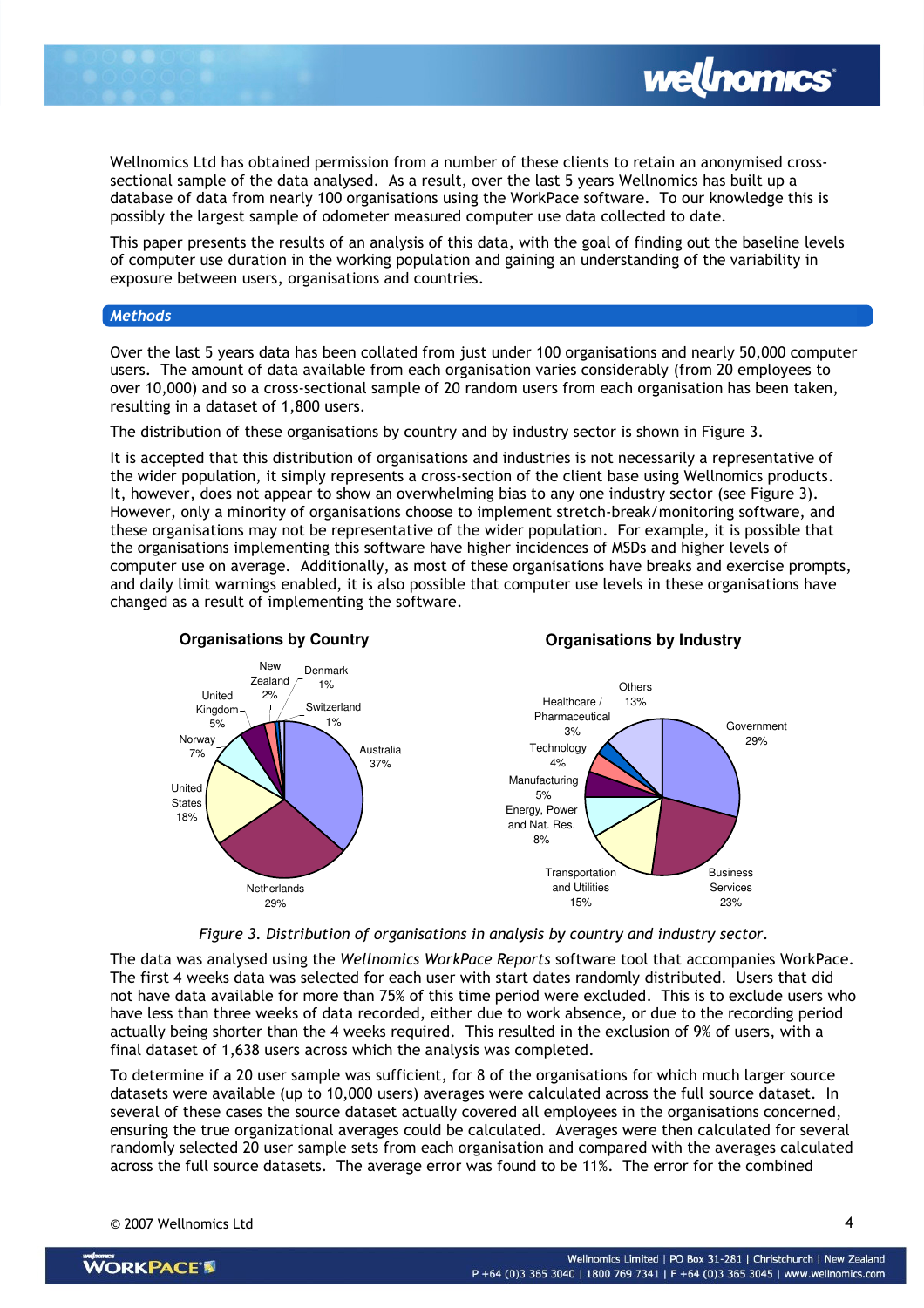

average of all the samples (i.e. 160 users) was found to be smaller, at less than 5%. This is to be expected, of course, with errors for individual averaging out in these larger samples.

This suggests that the results of any country or industry sector level analyses are likely to be representative of the true mean of the organisations contained to within 5-10%.

This said, for the majority of cases our source dataset only contained a subset of all the employees in the organisation. Accordingly, although our 20 user sample may be representative of the source dataset, it is unknown how representative the source dataset is of the wider organisation. For example, some of the datasets were from just one or two specific departments in these organisations. These departments may have higher or lower levels of computer use than the rest of the organisation.

#### Results and Discussion

## Average Computer Use

Taken over the entire population average computer use was found to be 12.4 hours per week (2.48 hours per day over a 5 day working week).

In terms of weekly duration, only 12% of users had average computer use exceeding 20 hours a week, with 0.6% exceeding 30 hours a week.

In terms of daily use, 24% of users exceeded 6 hours in a day at least once during the 4 week period, with nearly half (48%) exceeding 5 hours. The average peak computer use during the 4 week period was 4.9 hours in a day.

Average keystrokes were 23,800 a week or about 1,900 per hour of usage, with mouse-clicks being about one third of this (Table 1).

| <b>Statistic</b> | <b>Average Weekly</b> | <b>Peak Daily</b> |
|------------------|-----------------------|-------------------|
| Computer Use     | 12.4 hours            | 4.9 hours         |
| Mouse Use        | 6.9 hours             | 2.8 hours         |
| Keystrokes       | 23,800                | 11,600            |
| Mouse Clicks     | 7,400                 | 3,400             |

Table 1. Average computer use across all organisations (4 week period)

## Distribution of Computer Use

Figures 4 and 5 below shows the distribution of computer use and mouse use. There appears to be a wide variation in use. It is interesting to note that peak use for some users reached up to 12 hours in a single day. Mouse use showed a similar distribution to computer use, but with a lower average.



Figure 4. Distributions of average weekly, and peak daily computer use (over 4 week period)

 $\circledcirc$  2007 Wellnomics Ltd  $^{5}$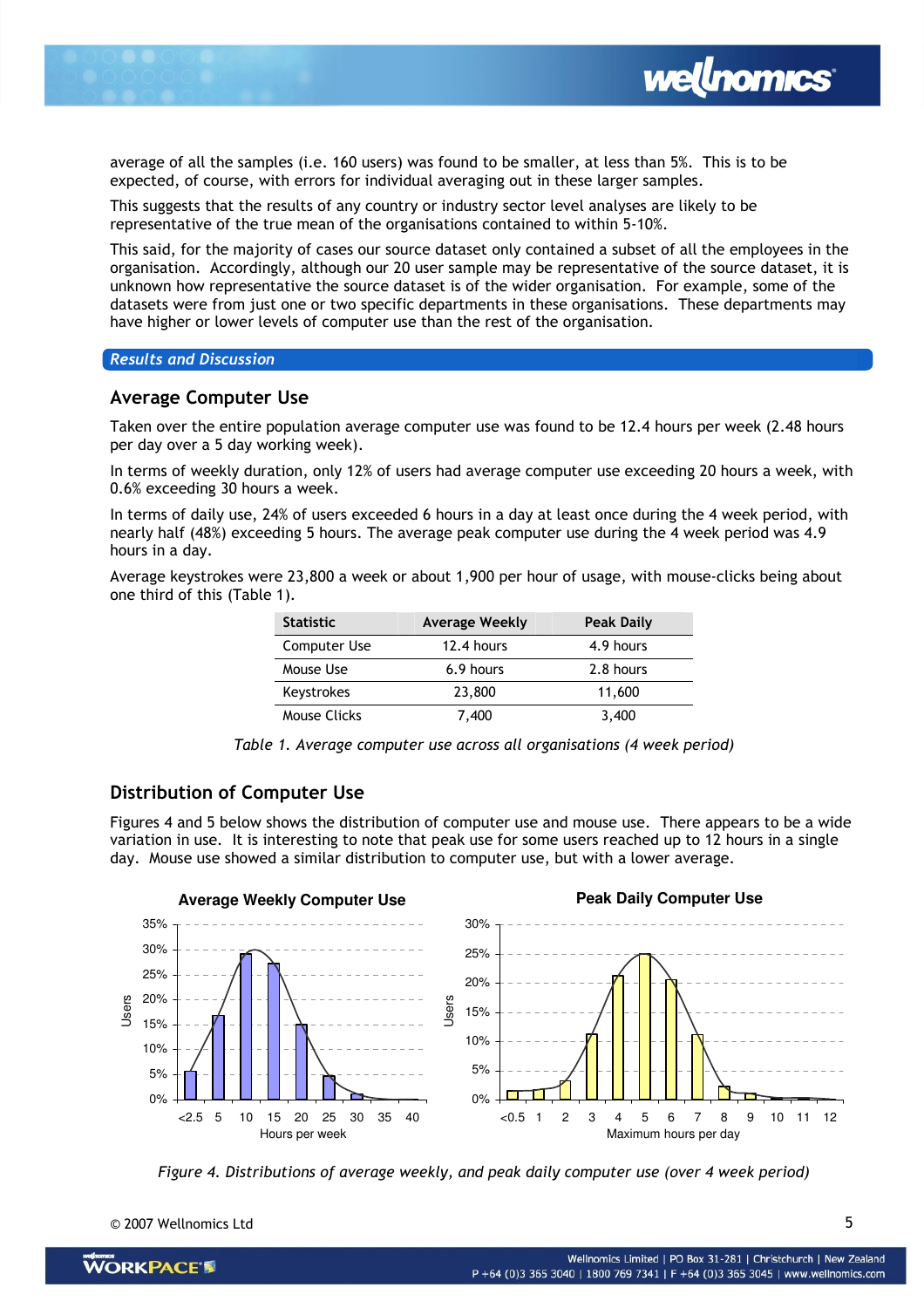



Figure 5. Distributions of average weekly, and peak daily mouse use (over 4 week period)

## Comparing Different Countries

What differences in computer use duration were found between countries? To answer this question only those countries for which data on 5 or more organisations was available were compared. These results should be interpreted carefully, as it is unknown how representative these samples are of the wider population in each country. There could be bias towards particular industry sectors or groups of higher or lower computer users in some of the smaller samples.

Analysing this data showed surprisingly significant differences between countries. The highest computer use was found in the UK sample, with 16.8 hours a week, while the Netherlands was the lowest, with almost half the duration of the UK, at 9.3 hours a week. A similar pattern was found for mouse use (see Table 2 and Figure 6).

Results for "work rate" or the speed of keyboard and mouse activity (keystrokes & mouse-click rates) were a little different, with the Netherlands increasing its position to third (Figure 7).

| Country            | Sample Size,<br><b>Organisations</b><br>(users) | <b>Computer Use</b><br>hours / week | Mouse Use<br>hours / week | Keystrokes<br>per hour | Mouse clicks<br>per hour |
|--------------------|-------------------------------------------------|-------------------------------------|---------------------------|------------------------|--------------------------|
| UK                 | 5(100)                                          | 16.8                                | 9.1                       | 2,650                  | 1,060                    |
| <b>USA</b>         | 17 (340)                                        | 14.5                                | 8.7                       | 1,730                  | 1,080                    |
| Australia          | 35 (700)                                        | 13.6                                | 7.6                       | 2,000                  | 1,120                    |
| Norway             | 7(140)                                          | 10.0                                | 5.8                       | 1,580                  | 920                      |
| <b>Netherlands</b> | 27 (540)                                        | 9.3                                 | 4.7                       | 1,900                  | 1,030                    |

Table 2. Comparison of computer use across countries.

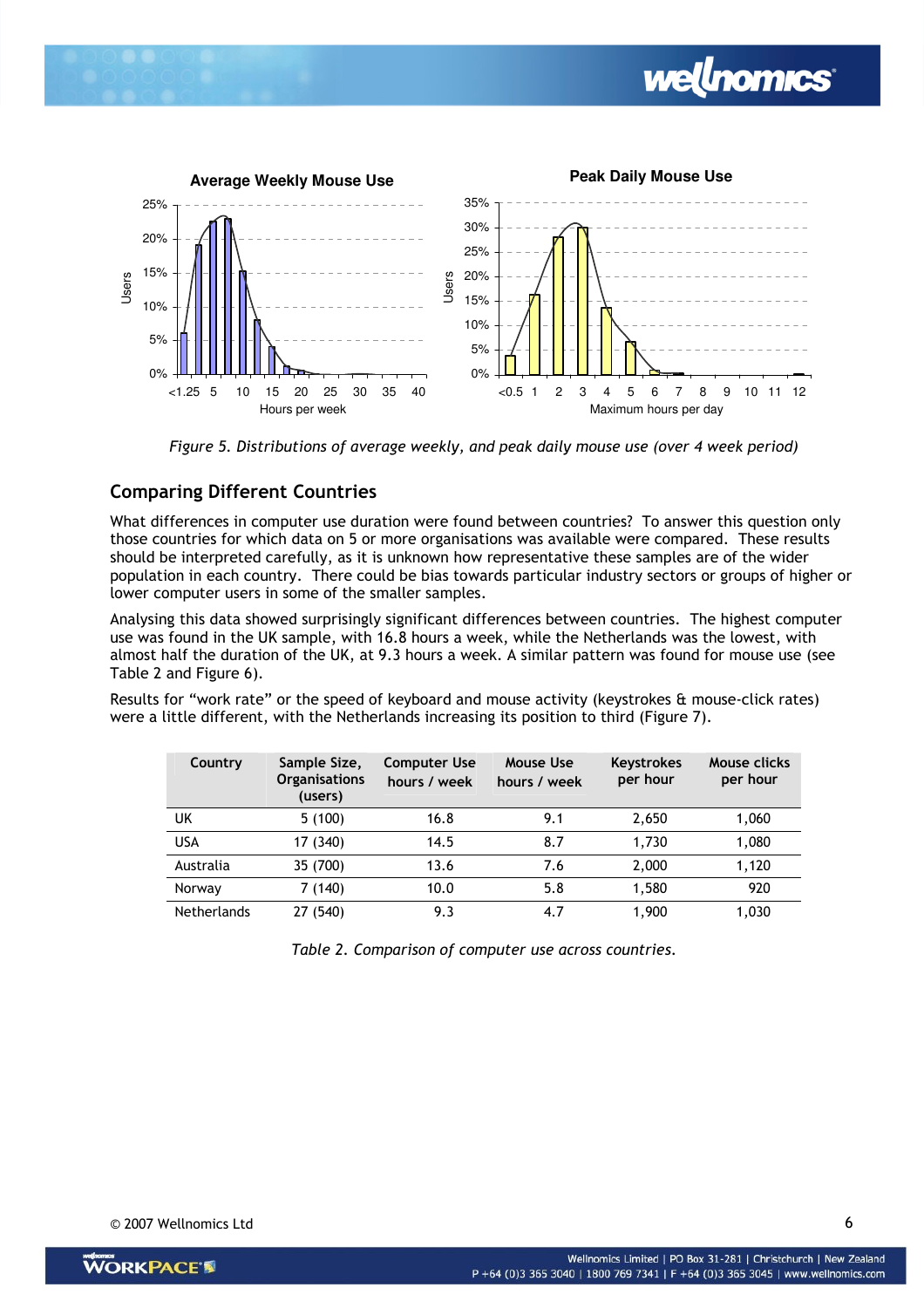





Figure 6. Comparison of computer use and mouse use by country.



Figure 7. Comparison of keystroke and mouse-click rates or "work rate" by country.

To get a better understanding of the variation in usage within each country averages were calculated for each organisation. Figure 8 shows the results, with there actually being a great deal of variation between organisations ranging from averages of just 3.3 hours a week, up to almost 20 hours a week. Once again, caution should be exercised in interpreting the averages presented for the smaller sample sets such as those for the UK and Norway.



Figure 8. Distribution of organisational averages by country.

© 2007 Wellnomics Ltd 7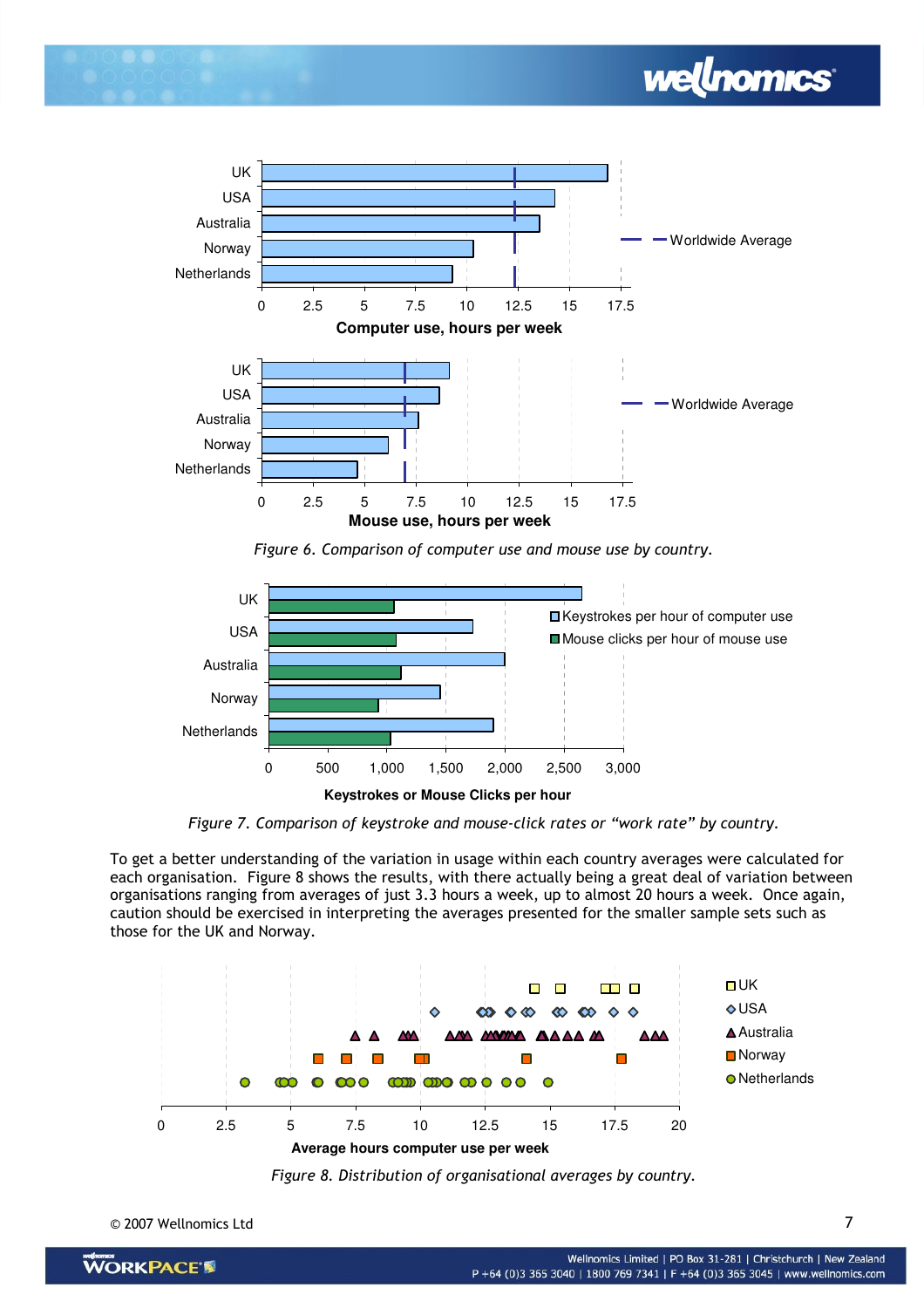

## Application Use

The Wellnomics WorkPace software is able to record specific information on application usage, including the time spent using each application and number of keystrokes and mouse clicks performed in each application.



Figure 9. Top 5 applications used on computer, by time at the computer.

Analysing this showed that, averaged across all organisations, Microsoft Office accounted for over 60% of all the time spent using the computer, with Microsoft Outlook occupying the number one spot on 22% (Figure 9).



Figure 10. Top 5 tasks for which computer was used, by time at the computer.

Perhaps more interesting than the exact application being used is what the most common tasks are that users perform with the computer. There are a range of different applications that can be used for the same task. For example, Outlook and Lotus Notes are both primarily Email tools, and Internet Explorer, Netscape and Firefox are all Internet browsers. Accordingly, grouping applications by the most common task they are used for provides us with an estimate of the time the average computer user spends on each task (Figure 10). Email comes out the clear winner with 28%. The top 5 tasks together account for 73% of all computer use.

## **Discussion**

At just 12.4 hours a week, average duration of computer use appears much lower than commonly expected. Perhaps this is not surprising considering most previous measurements of duration would have relied upon self-reports, which have been shown to overestimate exposure significantly. This may have implications for existing guidelines on safe duration levels and any new guidelines being considered for safe working limits on computer use. For example, in the Netherlands article 5.10 of the official VDU regulations (the Arbeidsomstandighedenbesluit) specifies a limit of 6 hours computer use in any one day. Additionally, the banking industry in the Netherlands have agreed with their unions a more stringent

© 2007 Wellnomics Ltd 8

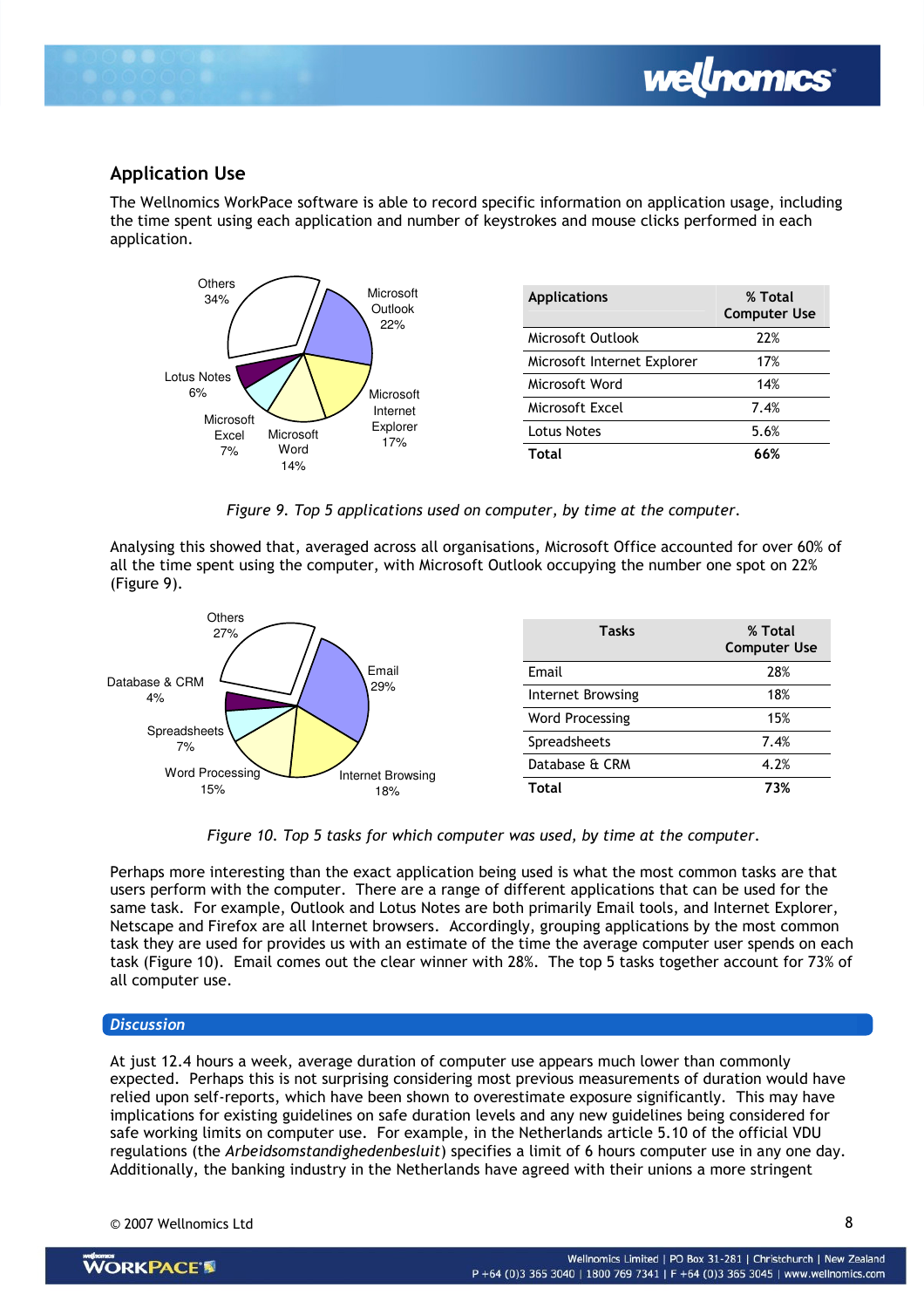guideline of 5 hours maximum computer use. If these guidelines were originally based upon self-report studies they may need to be updated to reflect the more accurate methods now available and the fact that these self-reports overestimate duration. As a consequence, it may be that actual 'safe' duration levels are lower than previously thought.

A complicating factor today in measuring total exposure of office worker is the increasing home and personal use of computers. This analysis only looked at computer use in the workplace. How much extra computer use is added each week from non-work use is unknown, but possibly substantial for a proportion of users.

As well as the duration of computer use being relatively low, the level of 'repetitive' activity performed by the average computer user is also quite low. A professional typist typically performs 10-15,000 keystrokes an hour. By comparison, the average computer user in this analysis did just 1,900 keystrokes and 600 mouse clicks an hour. This does not support the theory that MSDs or RSI are primarily related to 'repetitive' keying activities. Average computer use today does not appear to involve high levels of repetition.

The average working week across the countries studied is normally 37.5-40 hours. However, very few users got close to achieving 35 hours a week or more of computer use (only 0.2%). This suggests that even full time computer users spend long periods away from their computer. The composition of the working day for the average office worker is likely varied, but despite the increasing computerisation of the workplace there is obviously a lot of non-computer work still required in the average work day. It may be that due to the nature of a modern collaborative office working environment it is difficult to reach close to 40 hours actual computer use in a 40 hour working week. To investigate this further a more detailed preliminary analysis was done of some of the highest users. Looking at activity start and end times (which are also recorded), and how many days for which activity was recorded suggests that to reach 35+ hours a user must regularly working longer than a 40 hour week. For example, starting at 8:30am and working until 10pm or midnight, or working weekends as well as work days. The highest users had peak use of 10- 12 hours in a day.

Comparing usage by country shows some surprisingly large differences between different countries. Looking at the large variability from one organisation to the next (Figure 8) it may be that the sample sizes for Norway, and the UK in particular, were too low, possibly providing unrepresentative results. No statistical tests have been applied yet to the dataset to gauge the significance of the differences between countries. However, with the large differences found and the reasonably wide selection of organisations for Australia, USA and Netherlands, it does appear likely that significant differences do exist between countries. Why there should be significant differences is unknown. It's possible that lower averages for Netherlands and Norway may be due to a higher incidence of part-time workers in these countries. It could be that in excluding part-time workers from the analysis (if information on the work status of users was available) the differences in usage between the countries would be less.

Looking at the applications used it is easy to see why Microsoft is a highly successful company – Microsoft's products appeared to account for the majority of time spent using the computer, with Outlook, Internet Explorer, Word and Excel being the top 4 applications. In terms of tasks, email takes the largest slice of time, accounting for 28% of all time on the computer. With 12.4 hours average weekly computer use, this means nearly 45 mins a day is spent on average using Email software. Second with 18% is Internet browsing. Does this mean a fifth of office workers computer use is being spent 'browsing the internet'? More likely it may reflect the increasing use of corporate intranets and web-enabled corporate applications that are accessed via a browser interface.

Overall, the top 5 applications and top 5 tasks accounted for the majority of computer use (66% and 73% respectively). This suggests a surprising degree of homogeneity across organisations and industry sectors in terms of the key activities for which the computer is used. Further analysis of organisational and industry sector differences in application use to see what differences are actually present would be interesting.

## Implications and Future Opportunities

These results illustrate the tremendous variety of data that can be obtained using odometer software. The ease of collecting and analysing the data, the reliability and accuracy of the measurements and the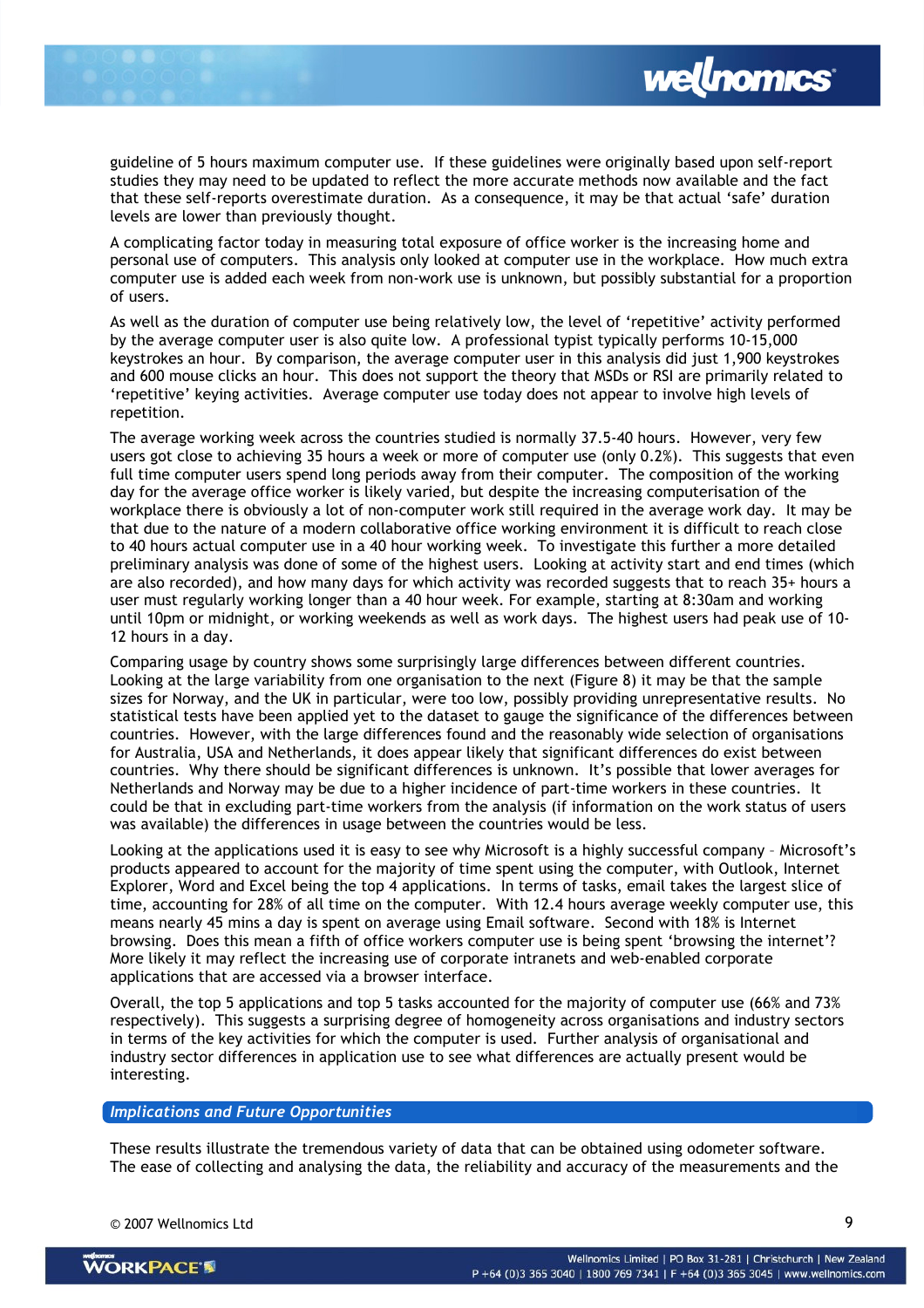

feasibility of monitoring large populations for long periods suggests such odometer software may become an increasingly useful tool in epidemiological and interventional research in office ergonomics. The use of odometer type software has far reaching potentials.

The fact that most research on exposure to date has been based on self-reports suggests that further research is now needed using the more accurate assessment methods now available. Until such research is available any conclusions on the relationship between exposure and MSDs, and recommendations on safe exposure levels may be premature. It is suggested that future studies in the office ergonomics field may consider adding odometer derived exposure measurements to the variables collected from study participants.

One potential issue with odometer software is the technical challenges of getting such software installed on the computers in an organisation. Although the installation itself is straightforward, gaining the permission and co-operation of company IT departments can be more problematic. Software that is installed on every computer and that continuously records all the mouse and keyboard activity can be viewed as a stability and security risk. In reality, the Wellnomics WorkPace odometer software in particular does not record specific keystrokes (from which passwords or actual words typed could be reconstructed) and is proven to be highly stable, running successfully on over a million desktops worldwide for many years. However, most IT departments will have strict policies regarding the installation of new software on their computers, and require full compatibility testing of any software before it is installed. For this reason, it may instead be easier to deliberately target, for intervention studies, those organisations that already have odometer software such as WorkPace installed. The challenge is then reduced to gaining permission for access to existing information that is being recorded.

Other potential applications of odometer software include the possibility of providing automatic identification of users at high risk of developing MSDs. If the data recorded by the odometer is automatically communicated to a central database in the organisation, then continuously updated information on exposure levels across the organisation can be placed at the fingertips of Occupational Health & Safety personnel. This would allow immediate identification of high risk users as well as tracking of trends in exposure over time. It would also be possible to provide users with objective feedback on their own exposure and thereby encourage them to self-moderate their activity so as to minimise their risks.

As well as exposure assessment, odometer software may lend itself to use as a measurement tool in other areas of ergonomics and human factors. For example, in software and process design odometer software could be used to monitor changes in the length of time to complete tasks or the number of mouse clicks or keystrokes required. Improvements to software could be made to minimise mouse and keyboard actions required.

Changes in behaviour patterns due to the use of different equipment could also be monitored. For example, odometer software can record use of numeric keypads, function and shortcut keys, and use of scroll wheels and different mouse buttons. The effects of different types of equipment such as split keyboards, separate numeric keypads, or different mouse designs on user activity patterns can then be directly measured.

Application data recording opens up even wider research area potential. The effects of training on both tasks (e.g. word processing skills, use of shortcut keys, improved ways of managing e-mail) and on how specific applications are used can be directly recorded. If training improves the efficiency of workers at completing their tasks, this improvement should be evident in the data recorded, showing up as less time spent on the task or application, or less keystrokes and mouse clicks to complete the tasks.

In summary, using odometer software can allow the collection of a large variety of robust data from large populations. The data collected by this means has many possible applications for research and interventions in office ergonomics. Odometer software is a tool which is likely to be very useful for a wide range of researchers and ergonomics practitioners.

## References

<sup>1</sup> Andersen, J.H. (2006) Recorded computer use in relation to neck and upper limb pain, IEA Conference Proceedings, 10th-14th July, Maastricht, The Netherlands.

<sup>© 2007</sup> Wellnomics Ltd 10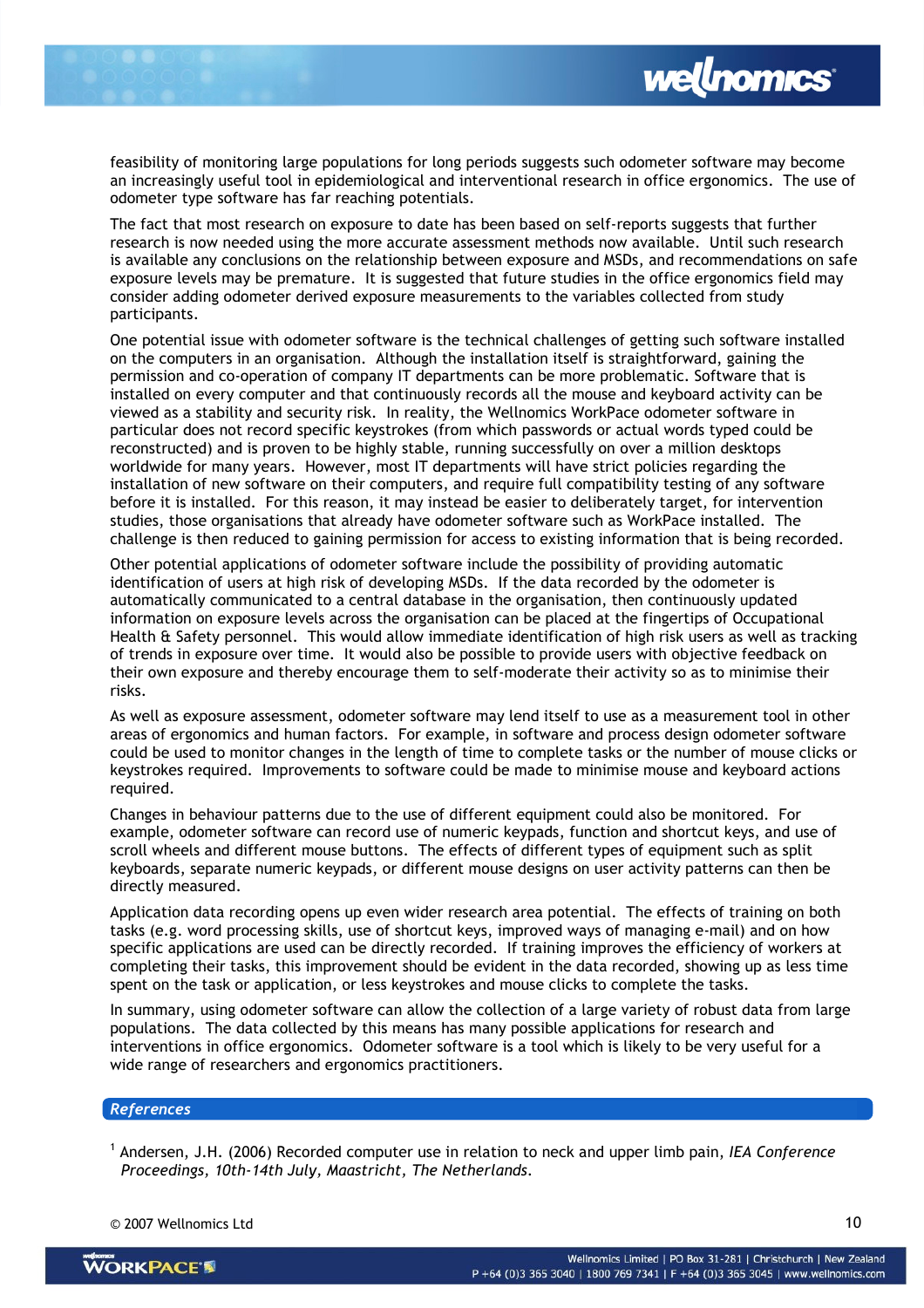

 $3$  Blatter, B.M.& Bongers, P.M. (2002) Duration of computer use and mouse use in relation to musculoskeletal disorders of neck or upper limb, International Journal of Industrial Ergonomics, 30, 295- 306

*wellnomics* 

- 4 Kryger, A.I., Andersen, J.H., Lassen, C.F., Brandt, L.P.A., Vilstrup, I., Overgaard, E., Thomsen, J.F., Mikkelsen, S. (2003) Does computer use pose an occupational hazard for forearm pain; from the NUDATA study, Occupational and Environmental Medicine, 60: e14
- <sup>5</sup> Karlqvist, L., Tornqvist, E.W., Hagberg, M., Hagman, M., Toomingas, A. (2002) Self reported working conditions of VDU operators and associations with musculoskeletal symptoms, International Journal of Industrial Ergonomics, 30, 4, 277-294
- $^6$  Jensen, C., Finsen, L., Søgaard, K., Christensen, H. (2002) Musculoskeletal symptoms and duration of computer and mouse use, International Journal of Industrial Ergonomics, 30, 4, 265-275
- $^7$  Douwes, Blatter, Kraker (2004) Job differences in computer usage: typing, clicking and viewing the screen, Proceedings of Fifth Int Scientific Conf on Prevention of WMSDs, PREMUS 2004, Zurich, Switzerland. p113
- $^8$  Homan, M.M. & Armstrong, T.J. (2003) Evaluation of three methodologies for assessing work activity during computer use, AIHA Journal, 64,48-55
- $^9$  Blangsted, A. K., Hansen, K., Jensen, C. (2004) Validation of a commercial software package for quantification of computer use, Int. Journal of Industrial Ergonomics, 34, 237-241
- $10$  Heinrich, J., Blatter, B.M. & Bongers, P.M. (2004) A comparison of methods for the assessment of postural load and duration of computer use. Occupational and Environmental Medicine, 61, 1027-1031
- <sup>11</sup> Ijmker, Blatter, van der Beek, Bongers, van Mechelen (2004) Data collection using software, email and internet in the PROMO study amongst office workers. Proceedings Fifth Int Scientific Conf on Prevention of WMSDs, PREMUS 2004, Zurich, Switzerland. p109

## About Wellnomics Ltd

Wellnomics Ltd is a manufacturer and supplier of ergonomics software based in New Zealand. Their key products include the Wellnomics WorkPace and Wellnomics Risk Management software products.

Wellnomics WorkPace is stretch-break software (see www.workpace.com) designed to help prevent and rehabilitate MSDs. WorkPace is used by many thousands of companies worldwide, with over 1.2 million licences sold to date, and is the market leader in its category.

The Wellnomics Risk Management software (see www.wellnomics.com) is a tool that integrates with WorkPace to provide risk assessment, risk reporting and ergonomics training tools for office workers. The software is used by health and safety departments to evaluate risks in their organisations, identify high risk users, and target interventions. The software uses a new risk model developed by the TNO Research Institute that evaluates overall MSD risks by combining odometer measured exposure data with user questionnaires on workstation layout, symptoms history, individual and psychosocial factors, and then providing appropriate expert recommendations.

Wellnomics has a strong focus on research in the office ergonomics field, including active membership of the US based research funding organisation the Office Ergonomics Research Committee (OERC), a research partnership with the Netherlands TNO Work and Employment Institute and the provision of software research tools to many researchers in the office ergonomics field across Europe, North America, and Australasia.

In line with Wellnomics commitment to supporting research a special research version of the WorkPace Recorder/Wellnomics Recorder odometer software is available and provided free of charge to researchers. To date Wellnomics WorkPace has been used in more than a dozen studies on computer use.